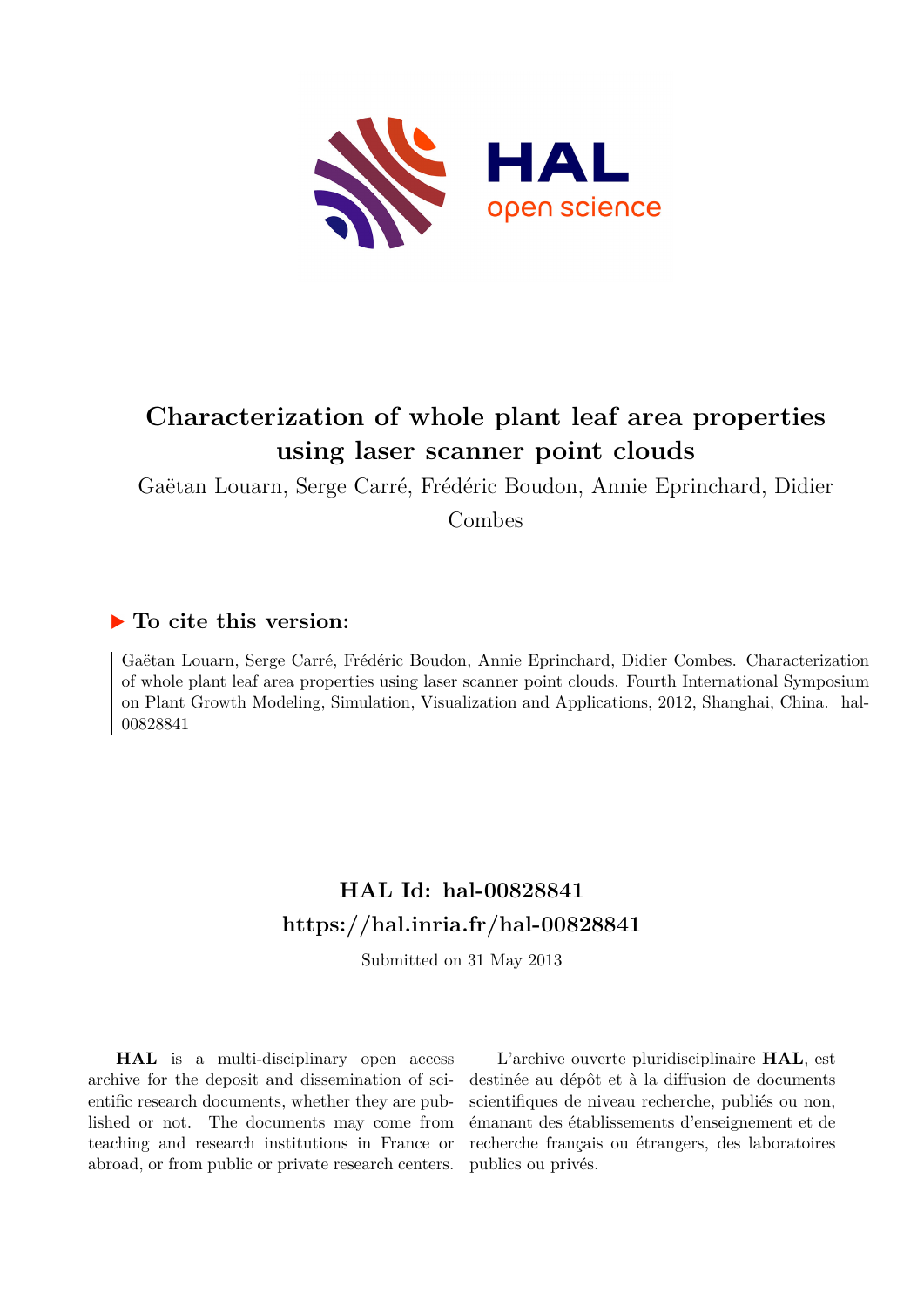## **Characterization of whole plant leaf area properties using laser scanner point clouds**

Louarn Gaëtan<sup>1\*</sup>, Carré Serge<sup>1</sup>, Boudon Frédéric<sup>2</sup>, Eprinchard Annie<sup>1</sup>, Combes Didier<sup>1</sup> *1 INRA UR4 P3F, BP6, F686600 Lusignan, France*  <sup>2</sup> CIRAD/INRIA, Virtual Plants INRIA Team, UMR AGAP, TA A-108/02, 34398 Montpellier *Cedex 5, France \* gaetan.louarn{a}lusignan.inra.fr* 

#### **Abstract**

*Whole plant leaf area properties were extracted from contrasting laser scanner point clouds of herbaceous plants and compared to information obtained by 3D magnetic digitization. Total leaf area and its spatial distribution were strongly related to the total number of scanned points and its spatial distribution. The calculations of normal directions allowed, to some extent, to infer the distribution of plant surfaces elevation angles. Together with the definition of an accurate plant boundary envelope, these data allowed the calculation of light interception as accurately as magnetic digitization by using simpler turbid medium plant representations.* 

### **1. Introduction**

High-throughput screening of many genotypes and the phenotypic analysis of their response to environmental conditions has become a major challenge to unravel the genetic basis of complex traits in plants [1]. In this context, automating the interpretation and analysis of biological images is of particular importance. Current advances in 3D imaging are likely to provide performing tools in a near future to deal with these phenotyping issues [2, 3]. Laser scanner devices in particular can generate valuable data to infer the topology and geometry of plants [4, 5]. Much work however remains to be done to develop algorithm making full use of the information available in the 3D point clouds generated [5, 6].

At the same time, it has been recently pointed out that complex plant architectures can be summarized through a limited set whole-plant variables (i.e. plant boundary envelope, total leaf area, leaf angle distribution and a characterization of leaf area clumping) to infer key plant function such as light

interception and carbon uptake [7, 8]. A partial use of the full geometric information might thus be enough for the phenotyping of these functions. The plant representation used in that case relies on a 'turbid medium' analogy (i.e. plant structure seen as a homogeneous medium of random small particles within the plant boundary envelope) to which a supplemental leaf dispersion parameter can be introduced to empirically deal with the non-random clumping of foliage. Relative vertical and horizontal leaf area distributions were shown to advantageously replace this leaf dispersion parameter in herbaceous plants [8].

The objectives of the present paper were i) to assess if whole plant features necessary to infer light interception through simple plant turbid medium (i.e. plant boundary envelope, total leaf area, leaf angle distribution and spatial distribution of leaf area) could be extracted from laser scanner point clouds and ii) to validate the accuracy of these data on light interception calculation. A series of herbaceous plants was scanned and then digitized with a magnetic digitization device to build 3D reference plants and allows comparison of laser scanner data with a reference mesh of each plant.

### **2. Materials and Methods**

#### **2.1. Plant material studied**

An experiment was carried out outdoors between April and September 2009 at the INRA Lusignan station, France. Alfalfa (*Medicago sativa* L. cv Orca) was sown at 50 (LD) and 460 (HD) plants.m<sup>-2</sup>. Each plant was grown in an individual pot to facilitate extraction of individual plants from the canopy. Pots were ferti-irrigated three times a day with a complete nutrient solution.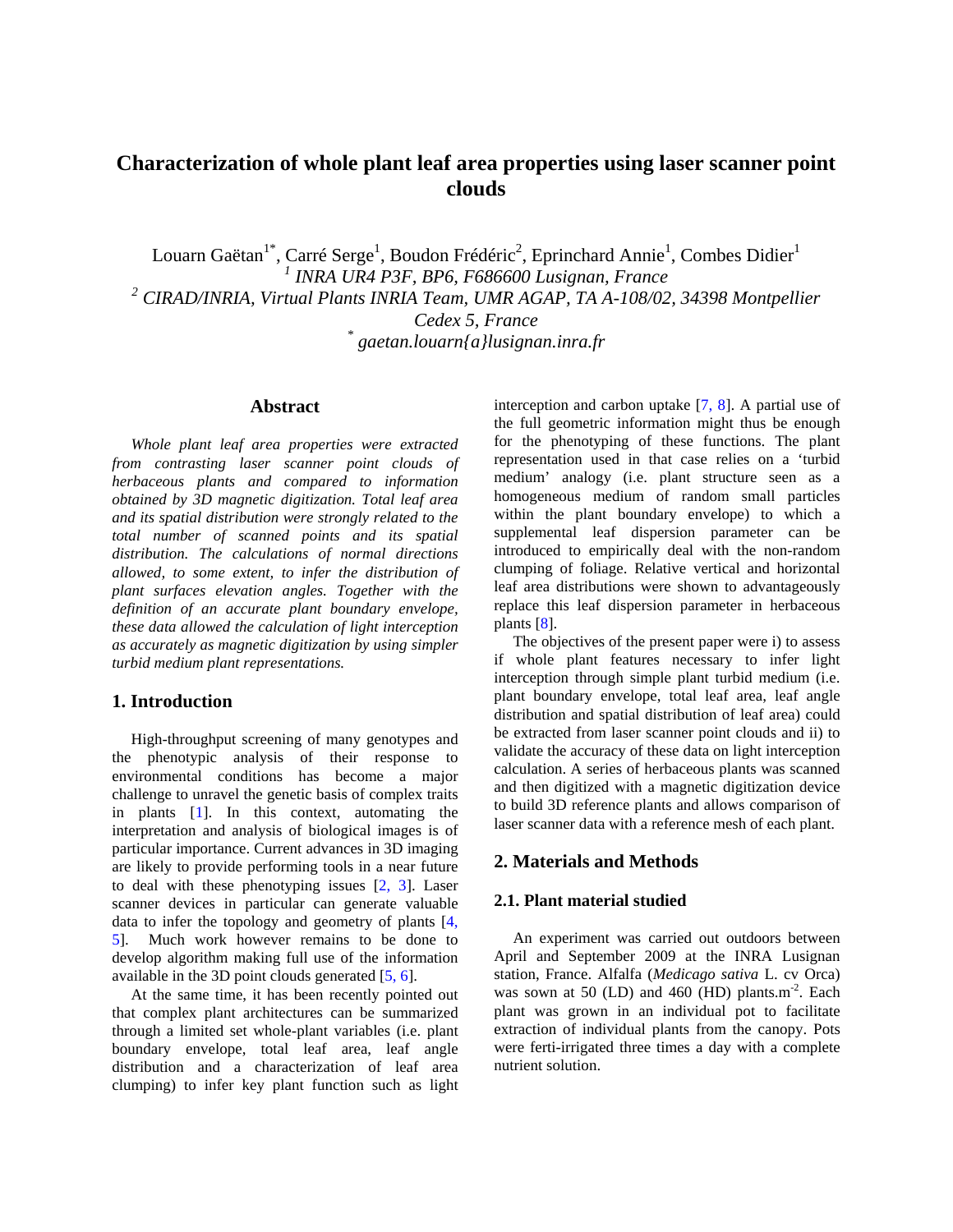#### **2.2. Three-dimensional digitising**

For each density, 3D digitizations were performed at two stages of development (once during vegetative development D1, and once at the end of a summer regrowth period D2) on a group of neighbouring plants extracted from the centre of each canopy. They were measured indoors using an electromagnetic 3D digitizer (3Space Fastrak, Polhemus Inc., Colchester, VT, USA). Detailed record of the multi-scale topology of each plant and of the spatial coordinates and geometry of all plant organs were performed as described in [9, 10]. The reconstruction process of triangulated virtual plants was achieved using the PlantGL toolkit [11] in the Openalea platform [12] (Fig. 1).

#### **2.3. Laser scanner point clouds acquisition**

For each of the digitised plants, 3D point clouds were acquired indoor using a rapid non-contact 3D laser scanner (VIVID 910 ®, Konica Minolta Holdings Inc., Tokyo, Japan). Focal distance (TELE, f=25mm) and plant distance from the scanner (2.25m) provided an about 1mm resolution. Plants were placed on a synchronised rotary table, so that three views were captured modulo 120°. They were merged without outlier processing with the "Rapid Form" software (Inus Technology Inc., Seoul, South Korea).

#### **2.4. 3D point cloud processing**

Point clouds were further processed with the open source Meshlab software [13].



**Figure 1**: Pictures, corresponding 3D digitized plants and laser scanner point clouds for four contrasting alfalfa plants (LD, D1).



**Figure 2**: Illustration of the whole plant properties extracted from the 3D point clouds.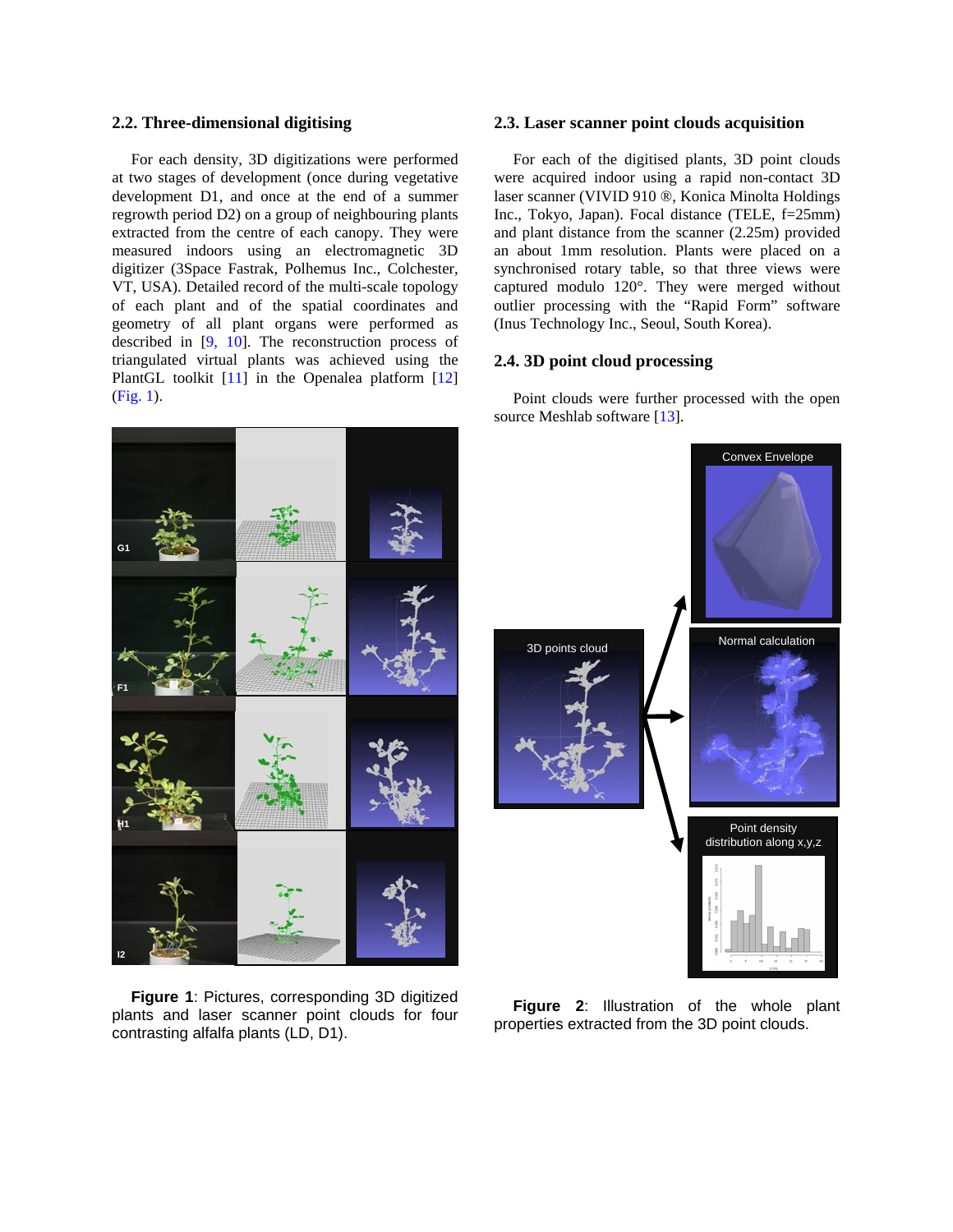Plant characteristics necessary to calculate light interception with a turbid medium approach were estimated (Fig. 2). First, point density distributions were established along x, y and z axes. Second, an oriented point cloud was calculated using the algorithm computing vertices normals without exploiting mesh connectivity. The ten closest neighbour points were determined and used to fit a plane that gives an estimate of the normal of the point. The distribution of normal elevations was then calculated. Finally, the Ball Pivoting algorithm enabled to reconstruct a raw 3D mesh from the oriented point cloud [14]. Each plant convex boundary envelope was defined by fitting a convex hull to this mesh using PlantGL [11].

#### **2.5. Assessment of the derived leaf properties**

Total numbers of scanned points, their relative distributions in space as well as the distribution of normal elevations were compared to total leaf area, plant surface distributions and plant surface elevations extracted from the corresponding 3D digitizations. Ultimately, light interception properties of the turbid medium generated with these plant characteristics (i.e. boundary envelope, leaf area, 3D spatial distribution functions and leaf angles distribution) were compared to the light interception of the digitizations. A statistical envelope-based reconstruction method was used to build-up 3D plant turbid medium [8, 15]. Individual plant representations were gathered according to their position and orientation in the actual stand to build up virtual canopies.

## **3. Results and Discussions**

Figure 3 presents the relationship between the number of scanned points for a plant and the measured plant leaf area. For a given scanner configuration, the two variables were strictly correlated, making it possible to infer total leaf area from the number of scanned points. The spatial distribution of scanned points also appeared as a very good proxy for the spatial distribution of leaf area. Relative vertical distributions were for instance similar for total plant area (leaves  $+$  stems) and for scanned points (Fig. 4). Considering leaves only  $(L)$  instead of leaves  $+$  stems (LS) surfaces did not modify the relative spatial distributions of plant surfaces (not shown). Discrepancies were frequently more important for leaf angle distributions between scanner data and digitisations (Fig. 4). In most cases, the distributions of elevation angles were quite similar between LS

digitizations and scanned point's normals. They were intermediate between classical planophile and



**Figure 3**: Relationship between total number of scanned points and plant leaf area (LD, D1).



**Figure 4**: Comparisons of vertical distributions of scanned points and whole plant surfaces (a) and of cumulative leaf elevation distributions for scanner data and magnetic digitizations (b) for the four plants presented in Fig.1.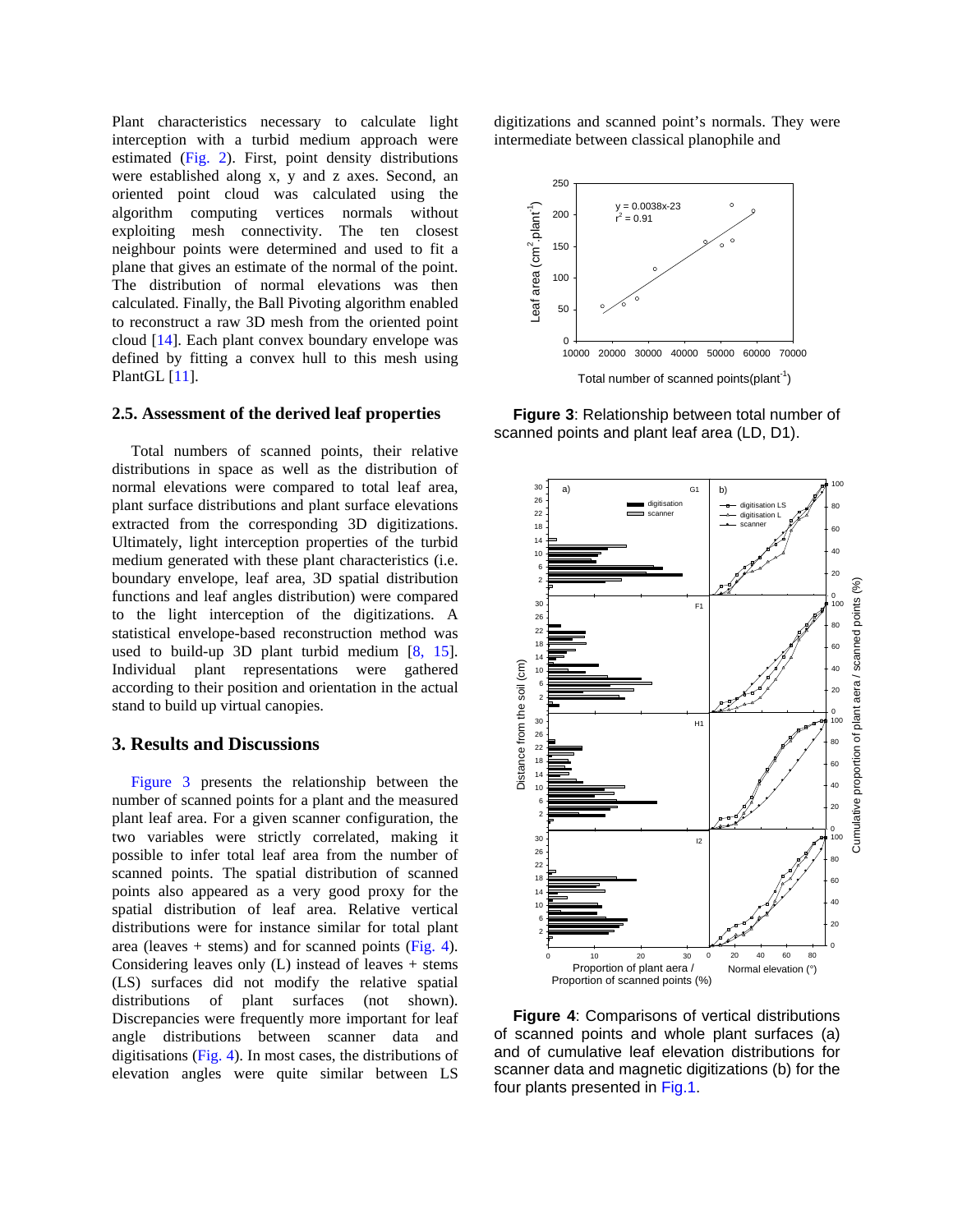plagiophile distributions [16]. It however also happened that the angle distributions clearly differed between the two types of characterisation. Although deeper flaws and/or inappropriate sampling of the scanner method can not be excluded, the most plausible reason for that could be the time delay between scanner acquisition and digitisation that could allow leaflet reorientation for the last digitised plants. The more plagiophile distributions observed for some digitizations indeed seem to correspond to plants adapted to indoor light conditions.

The overall consequence of these plant characterisations was finally assessed on the light interception properties of the plants (Fig. 5). Interestingly, the data extracted from the point clouds enabled the reconstruction of 3D plants that provided good estimates of light interception as compared to the digitizations. The accuracy required for such a calculation of light partitioning was thus met by using raw scanner point clouds. In a previous analysis, total plant leaf area and the relative vertical distribution of leaf area were shown to have the more influence on light partitioning among individuals within a canopy [8]. The method thus appears promising for nondestructive follow-up of plant architectures on a large scale. It could probably be applied to point clouds obtained from other devices (e.g. time of flight camera, structured light scanner…). The method is currently being tested on a broader range of plant architectures, including plants with a high degree of self-shading.



**Figure 5**: Comparison of daily light interceptions between 3D digitized plants and turbid-mediums reconstructed from scanner data (LD, D1).

#### **4. Acknowledgments**

This study was supported by the Conseil Régional Poitou-Charentes [\(http://www.poitou-charentes.fr](http://www.poitou-charentes.fr/)) and by Agropolis Foundation (PlantScan3D Project). We would like to thank Dobrina Boltcheva for fruitful discussions.

#### **5. References**

[1] F. Tardieu, and R. Tuberosa, 2010. "Dissection and modelling of abiotic stress tolerance in plants." *Current Opinion in Plant Biology* 13(2): 206-212.

[2] Y. Chéné, D. Rousseau, et al. 2012. "On the use of depth camera for 3D phenotyping of entire plants." *Computers and Electronics in Agriculture* 82(0): 122-127.

[3] A. Paproki, J. Fripp, et al. 2011. "Automated 3D segmentation and analysis of cotton plants." In: *Digital image computing techniques and applications(DICTA),* 555- 560.

[4] C. Preuksakarn, F. Boudon, P. Ferraro, J-B. Durand, E. Nikinmaa, C. Godin, 2010. "Reconstructing plant architecture from 3D laser scanner data". In: *Proceedings of the 6th International Workshop on Functional–Structural Plant Models* (FSPM), 14–16.

[5] S. Delagrange and P. Rochon, 2011. "Reconstruction and analysis of a deciduous sapling using digital photographs or terrestrial-LiDAR technology" *Annals of Botany* 108(6): 991-1000.

[6] R.B. Rusu and S. Cousins, 2011. "3D is here: Point cloud library (PCL). In: *IEEE Int. Conf. on Robotics and Automation* (ICRA) ", pages 1–4, Shanghai, China.

 [7] R.A. Duursma, D.S. Falster et al. 2012. "Light interception efficiency explained by two simple variables: a test using a diversity of small- to medium-sized woody plants". *New Phytologist* 193(2): 397-408.

[8] G. Louarn, D. Da Silva, C. Godin and D. Combes, 2012. "Simple envelope-based reconstruction methods can infer light partitioning among individual plants in sparse and dense herbaceous canopies", *Agricultural and Forest Meterology*, In Press

[9] H. Sinoquet and P.Rivet, 1997. "Measurement and visualisation of the architecture of an adult tree based on a three-dimensional digitizing device". *Trees* 11:265–270.

[10] R. Barillot, G. Louarn, A.J. Escobar-Gutiérrez, P. Huynh and D. Combes, 2011. "How good is the turbid medium-based approach for accounting for light partitioning in contrasted grass-legume intercropping systems?" *Annals of Botany*, 108(6) 1013-1024.